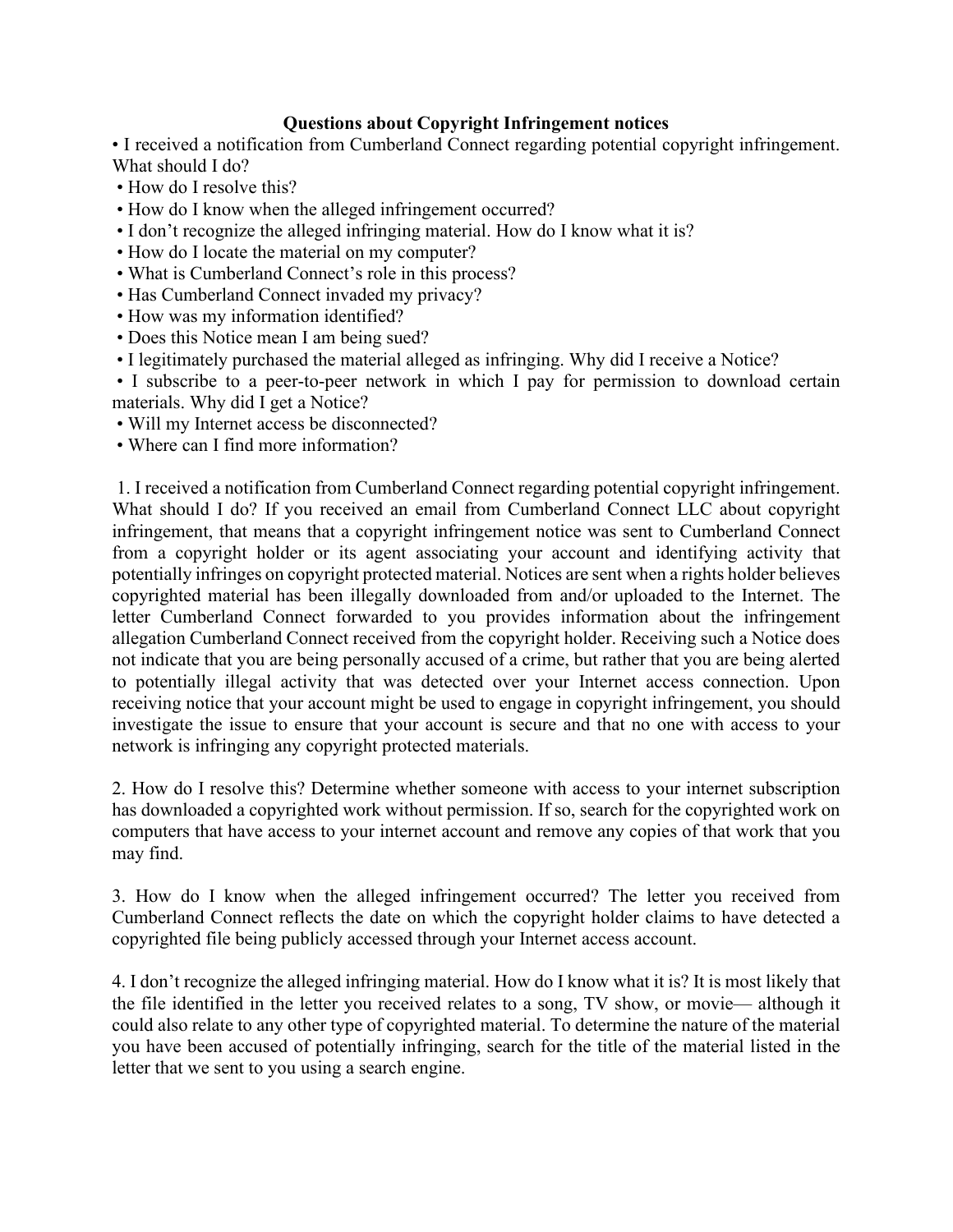5. How do I locate the material on my computer? If you are using Microsoft Windows, click on the Start button located at the bottom left-hand side of your screen. A window will pop up with a search bar at the bottom to "Search programs and files." You can search by the exact file name or with key words. You'll want to look on your hard drive for this file. Once your computer locates the file or files associated with your search term, it will list possible matches. You must determine which file corresponds to the one listed in the letter you received.

6. What is Cumberland Connect's role in this process? Cumberland Connect is obligated under federal law to adopt, reasonably implement and inform Internet access subscribers of, a policy that provides for the termination in appropriate circumstances of Internet access subscribers who repeatedly violate the copyright laws. Cumberland Connect receives Notices from copyright holders or their agents who believe copyrighted material has been illegally downloaded from and/or uploaded to the Internet. Upon receipt, Cumberland Connect informs its subscriber of the alleged infringement. At all times, it is the subscriber's responsibility to ensure that their account is not being used to conduct infringing activity.

7. Has Cumberland Connect invaded my privacy? No. Cumberland Connect respects the privacy of its subscribers. Cumberland Connect does not scan subscribers' computers or otherwise invade the privacy of its subscribers. Unless required by law, Cumberland Connect will not provide your personal information to any copyright holder or its agents.

8. How was my information identified? Copyright holders or their agents identify potentially infringing activity by monitoring public internet traffic. Most often, copyright holders identify this activity by monitoring popular file-sharing networks or public Internet sites to which your computer may have connected. Peer-to-peer file-sharing programs require that you share files (allow others to download from you) even as you are downloading from others using the network. By using a file-sharing program, you are potentially allowing strangers to download files from your computer. File-sharing programs are not illegal by themselves—but can be used to upload or download copyrighted materials. Sharing copyrighted materials without the permission of the copyright owner is illegal.

9. Does this Notice mean I am being sued? The letter you received from Cumberland Connect is not an indication that a lawsuit will be initiated against you. Cumberland Connect received a Notice alleging copyright infringement that was associated with your IP address from a copyright holder or its agent. Cumberland Connect sent you a letter to provide you with notice of that alleged infringement so that you may take steps to investigate and, if necessary, remedy the alleged activity.

10. I legitimately purchased the material alleged as infringing. Why did I receive a Notice? If you received a letter from Cumberland Connect regarding potential infringement for material that you legitimately purchased, it is possible that a file-sharing application on your computer scanned your hard drive and made available music, software or movie files. You should understand that even unintentionally making these files available can constitute a violation of the copyright holders' rights. For this reason, you should take steps to disable any software that might result in infringing activity. Uninstalling the file-sharing application is the best way to stop your files from being made available to others on the Internet. A few popular file-sharing programs you may find on your